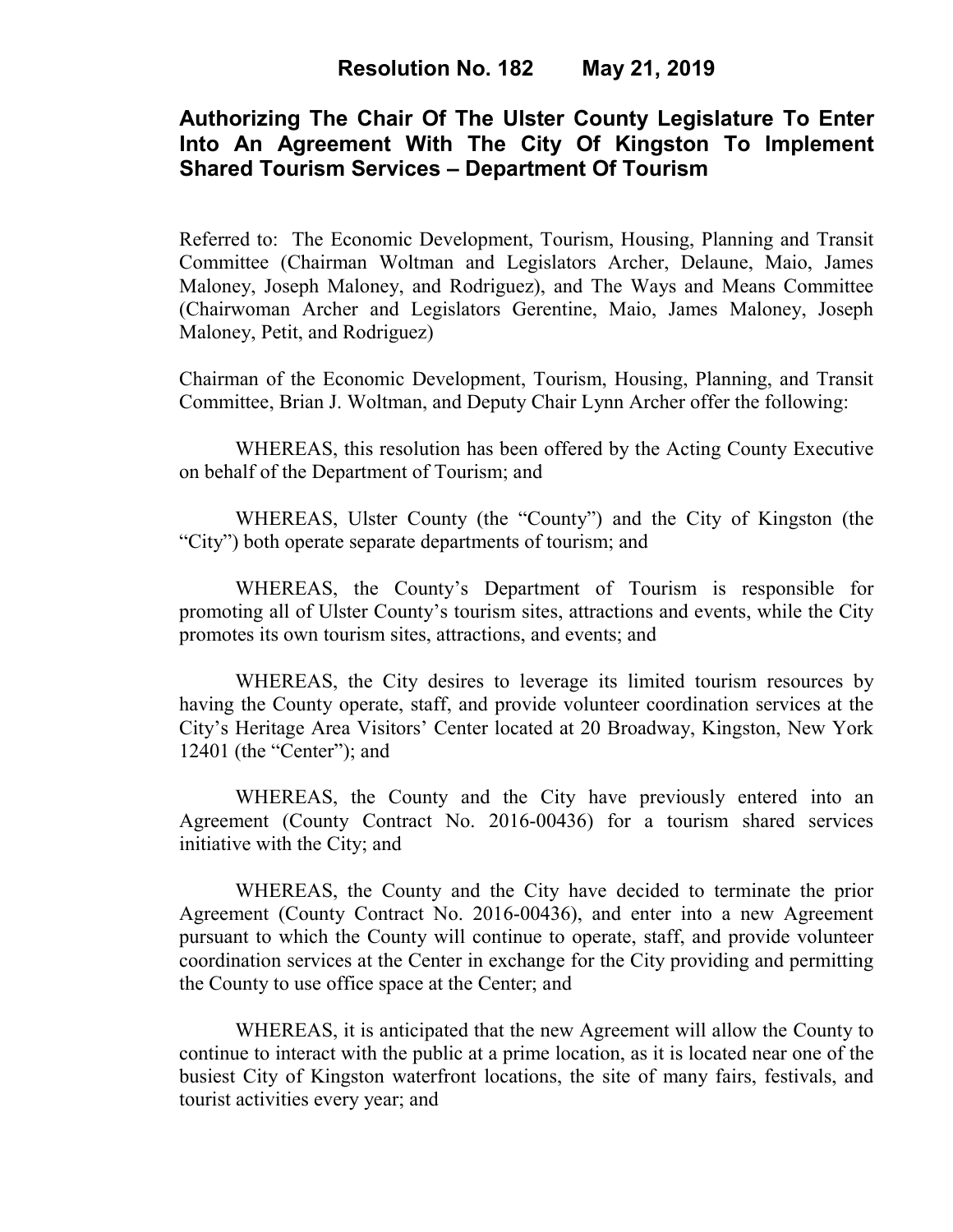#### **- Page 2 -**

## **Resolution No. 182 May 21, 2019**

## **Authorizing The Chair Of The Ulster County Legislature To Enter Into An Agreement With The City Of Kingston To Implement Shared Tourism Services – Department Of Tourism**

WHEREAS, said continued interaction and visitor traffic at the County's office location at the Center will permit the distribution, to visitors from both inside and outside the County, of County-wide tourism information, such as the County's travel guide, hiking guide, golf guide, calendar of events and other brochures; and

WHEREAS, entry into a shared services agreement would result in a more coordinated and streamlined effort to attract tourists to both the County as well as the City of Kingston; now, therefore, be it

RESOLVED, that the Chair of the Ulster County Legislature is hereby authorized to sign an agreement and any related amendments with the City of Kingston for a shared services agreement in which the County operates, staffs, and provides volunteer coordination services at the Center, in exchange for the City providing office space at the Center, for an initial term of twelve months with two separate one-year automatic renewals, in the form as filed with the Clerk of the Ulster County Legislature or as modified with the approval of the County Attorney,

and move its adoption.

#### ADOPTED BY THE FOLLOWING VOTE:

AYES: 21 NOES: 0 (Absent: Legislator James Maloney) (Legislator Roberts left at 7:45 PM)

Passed Committee: Economic Development, Tourism, Housing, Planning and Transit on May 7, 2019

Passed Committee: Ways and Means on May 14, 2019

FINANCIAL IMPACT: NONE